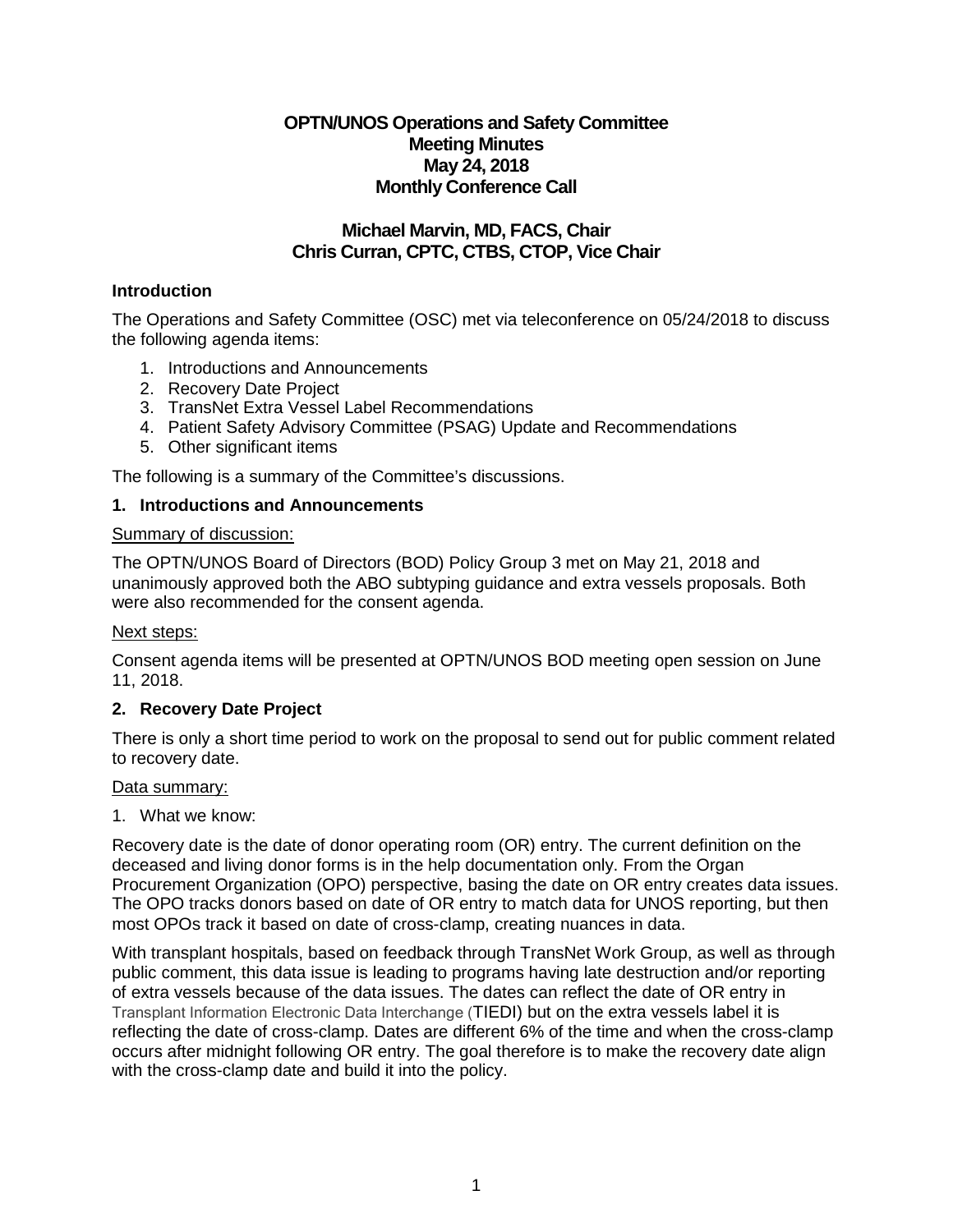### 2. Evidence of issue:

The data shows evidence of the problem. Extra vessel policy applies to both deceased and living donors. The recovery date (or a similar term) is also used in policy for other time frames for reporting, as well as some allocation requirements. The other policy implications have to be taken into consideration moving forward when proposing changes.

3. Other Committee stakeholders:

OSC leadership met with the OPO Committee leadership, who took this to the OPO Committee. The OPO committee is very supportive. OSC leadership also met with the Data Advisory Committee (DAC) leadership, who are also very supportive, and will talk about the potential proposal at their next meeting very soon. Other committees which may be stakeholders include the Living Donor Committee and Vascularized Composite Allograft (VCA) committee. Discussions will begin to solicit feedback from the VCA Committee.

It is known that some extra vessels are stored more than 14 days beyond the recovery date. There was a downward trend in this in 2017, but spiked in the 4th quarter. The median number of days past 14 days of storage was 1 day. It is likely the root cause is the misalignment of dates. By aligning dates, data storage issues can be prevented.

### 4. Analysis Plan:

The Committee discussed other analysis needs: These include the following questions:

Where else in UNet might be impacted? What else is impacted when we talk about research and data reports? Is there impact to the Scientific Registry of Transplant Recipients (SRTR)? What are current and future states regarding IT programming when entering data and performing updates? Is there impact regarding Centers for Medicaid and Medicare Services (CMS) requirements and the data collected? How would it change the data entry workflow for OPOs as they put that data in and manage their labeling processes? What other outlier situations could be impacted by the potential change? Are there other current policy or date requirements that need to be considered? Are there any other alternatives?

An internal UNOS staff team has been meeting weekly to work through the analysis plan.

5. Outliers:

There are several outlier situations that need to be considered during the proposal development.

Extra Vessels: Living donors are included here although there are very small numbers. During the past two years (2016-17), three sets of extra vessels were recovered from living donors and one set was transplanted. Another 406 living donor transplants used extra vessels from a deceased donor.

DCD Donors: DCD donors comprised 17% of deceased donor cases. There were 1,214 cases of extra vessels recovered from DCD donors (1,050 unique donor identifiers) and 29.4% of all DCDs had extra vessels removed. Of these, 169 were transplanted and 1,028 were destroyed. Would DCD have different definition of recovery date?

Clamp Date: There were 14 cases with missing clamp dates for deceased donors (0.069%). There are a small number ( $n = 4$ ) of missing clamp dates for extra vessels (3 recovered and 1 recovered from a donor who died outside of U.S.).

VCA: VCA does not have an obvious way to identify extra vessel usage, but further research is being done. There were 13 VCA transplants in 2016 and 6 in 2017. As VCA transplants increase, what can the system do in the future?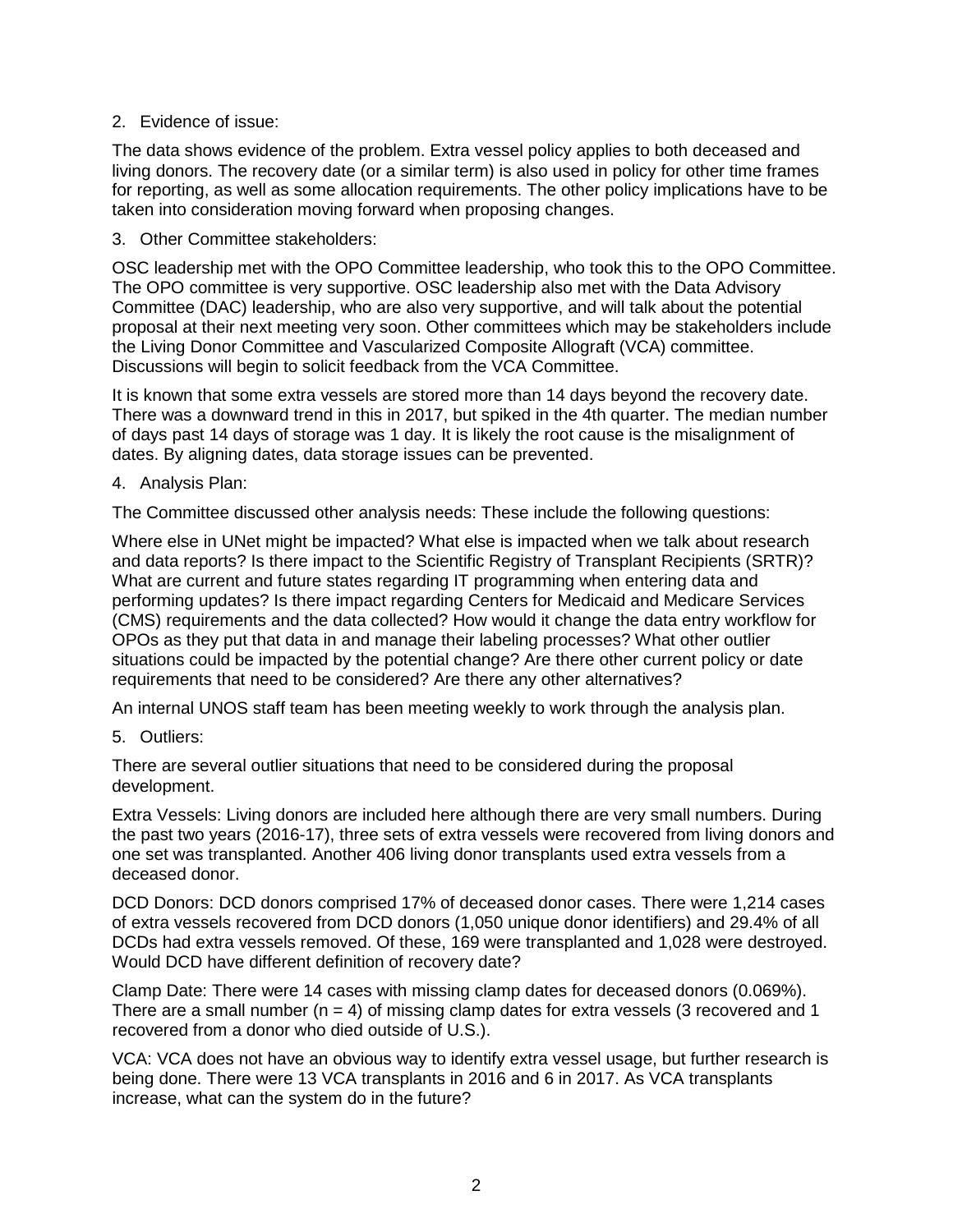6. Definitions for deceased and living donors in the help documentation:

There are two definitions. For the deceased donor, it is the date the donor entered the operating room for the purpose or organ recovery and then recovery date for living donors is the date the donor organ was recovered. They are the same concept.

In extra vessels policy, the recovery date goes on the labels for both rigid container and the outermost layer of the triple sterile barrier. This is the recovery date that has raised the question about the labels having a different recovery date than the date that is in TIEDI. TIEDI pulls the recovery date entered by the OPO to calculate dates defined in policy for destruction of unused extra vessels within 14 days after recovery date and reporting within 7 days of the final disposition.

There are additional places where recovery date or procurement date is used. For VCAs data submission by OPOs must be completed 30 days after procurement date. The deceased donor organ disposition (DDR) form is required 5 business days after procurement date. Other times are in the living donor feedback form which is 72 hours after the donor recovery procedure and time prior to donation surgery. Living donor follow up forms are 60 days, 1 year and 2 years after the donation date. These policy definitions use either procurement date, recovery date or a similar term that will be evaluated. The DAC is planning on a comprehensive look at Policy 18 and these things would be included. The dialogue will continue in the future to ensure alignment.

Policy 18 deadlines also include additional living donor reporting based on organ recovery time that must occur for safety reports.

There are a few other time based requirements in policy. The start time for organ procurement is Policy 2.14.G, where there is a policy on agreeing on the start time for the procurement. Liver offer policy mentions when the match run can be regenerated. One reference is that the deceased donor liver has not been allocated within 2 hours of procurement. For liver segments in 9.8.A, it references the remaining segment has not been allocated by the time the deceased donor organ procurement has started. Then the organ offer limit is related to the pancreas and must be offered within 8 hours after procurement. This raises the issue of defining procurement and recovery.

Pre-recovery verification is used for when the host OPO must conduct the verification prior to organ recovery. What defines that organ recovery in this particular category?

7. Alternatives:

One alternative is changing the extra vessels policy expiration to be based on cross-clamp. The pro is this might be easier; the con is it may not solve the larger problem. The current extra vessels revised policy and label will be going to the OPTN/UNOS BOD June meeting. The words "clamp" and "cross-clamp" could be used to help with the outlier situations such as living donors. TransNet could upload real-time data entry for dates where appropriate. The group will look at what the alternative solutions are beyond just making the cross-clamp date equal recovery date as discussed.

8. Support:

It will be important for groups to see all the data. So far from discussions at TransNet, no additional feedback has been given, other than general support for the proposal.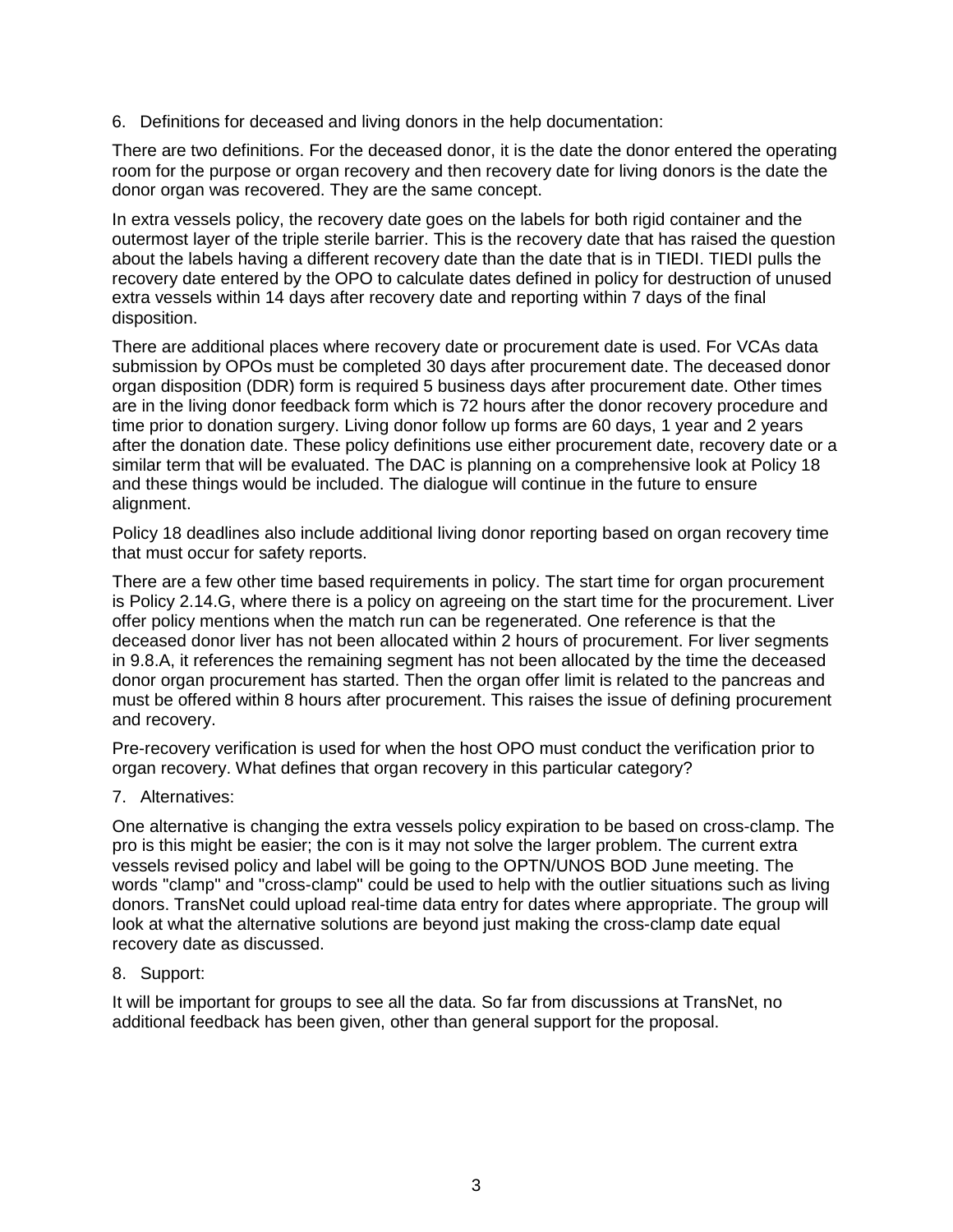## Summary of discussion:

The chair asked if it would it be possible to compare how many extra vessels were stored beyond 1 day with data of cross-clamp versus data of recovery. This information may further validate the proposal. Research staff will look into conducting this analysis.

The group discussed clearly defining cross-clamp date for VCA, excision time or another term used for a specific instance so there is no confusion. The vice chair stated the terminology is key when looking at policies of recovery versus procurement. He made the analogy of if you have dinner reservations for 8 pm, you do not expect to be eating at 8 pm. Procurement might be set for 8 pm, but cross-clamp would be at 9:30. Procurement might be the term used for the entire episode of the OR where recovery would be clearly delineated as only once the organs are cross-clamped. Recovery date could be equal to cross-clamp and procurement would be the broader full procedure. The Committee was in agreement.

Staff asked if the term cross-clamp was only associated with deceased donors. For living donors, the term arterial clamp could be used. The committee agreed to use the term "crossclamp" and define it as the cessation of arterial flow to the end organ.

In the TransNet call, it was mentioned there is still a date and time of cross-clamp in DCD cases. Although you have a date and time of cardiac arrest or cardiac death, the thought was that cross-clamp would still fit, so to keep it consistent rather than building an additional carveout just for the 3,500 DCD donors or the 1,214 extra vessels. This should still be clear to all the OPOs. The Committee agreed to the use of one term no matter what the organ is or how the donor comes about.

Staff were asked about having TransNet populate the cross-clamp date into UNet. If TransNet fails, the OPOs still have to have the ability to override inside of DonorNet. Allowing for data to be entered one time only would reduce instances of two different dates and times and inconsistent entries. Staff will explore this option.

#### Next steps:

The Committee will move forward to better define terms that are used and then clean up the recovery date aspect. All members will be kept up-to-date on internal analysis as the proposal is developed over the next 6 weeks.

The public comment proposal is due on July 10th. The Committee will need to vote on the proposal on June 28th or set up an additional meeting for that purpose.

## **3. TransNet Extra Vessel Label Recommendations**

## Summary of discussion:

Labels were discussed at the in-person meeting. Feedback included making PHS increased risk status more prominent in the process and making the storage message more prominent. Feedback was to tell users what they should do, so make it a very active voice and to put policy references last. Then move and reorganize so the related information is next to each other. Then three labels will be used with the larger font for the third label.

Staff discussed dialogue with the TransNet work group a week ago. Label recommendations need to be finalized by September 1st. The "use or destroy by" will say "do not store" on the first and third label was agreed to by the work group. There will also be a static message on the polyplastic label for when labels must be handwritten. PHS increased risk status will be more prominent and modeled after test results style. Language was changed to "transplant hospitals must not store if any results 2-8 are positive" and "If storage permitted, destroy within 14 days